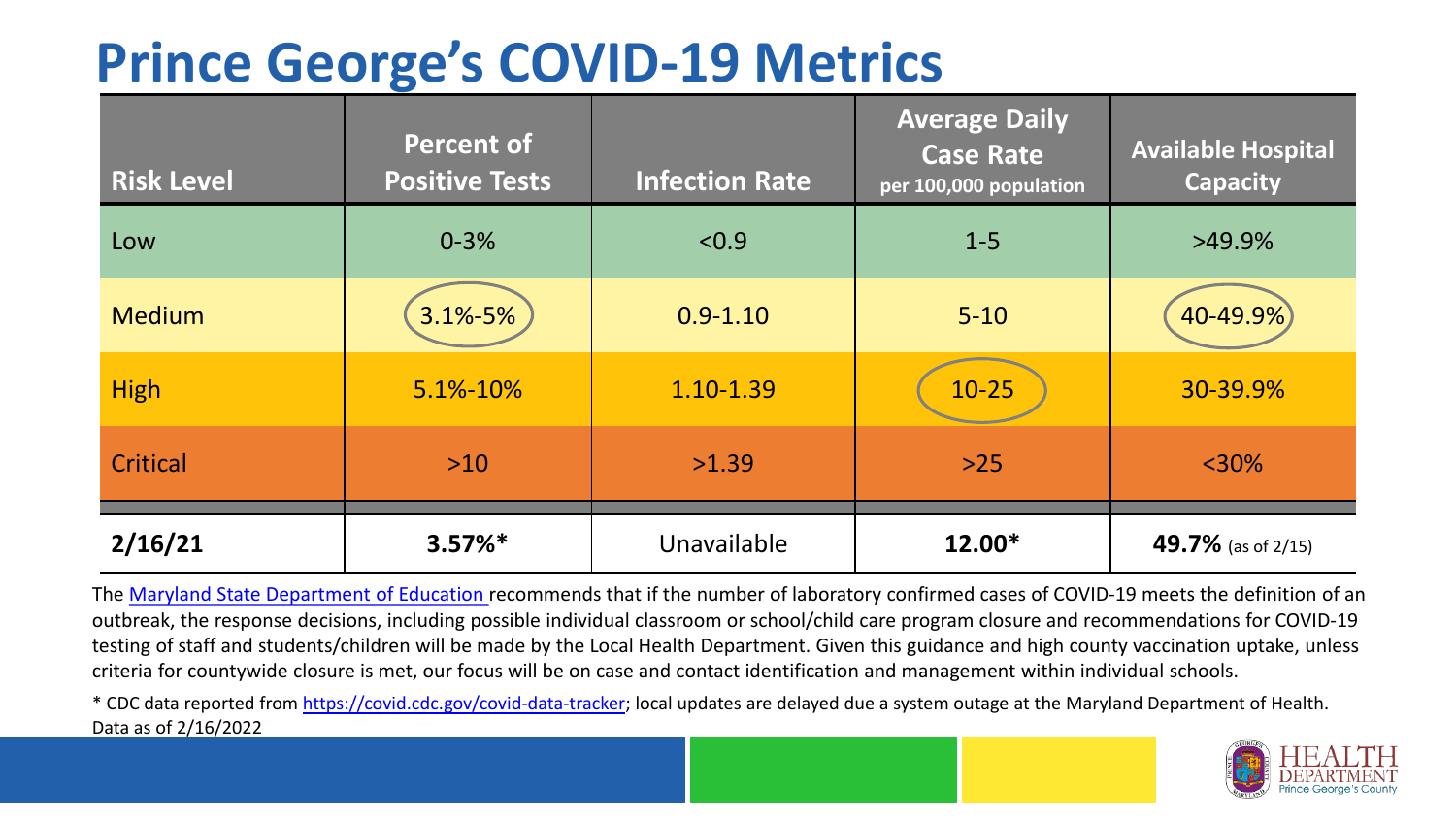## **COVID-19 Community Transmission and Vaccination**

Per the [CDC updated guidance for COVID-19 Prevention in K-12 Schools,](https://www.cdc.gov/coronavirus/2019-ncov/community/schools-childcare/k-12-guidance.html) vaccination is considered the leading prevention strategy for those who are eligible, and **Prince George's County exceeds the percentage of U.S. vaccinations for ages 12 and above**. The CDC also emphasizes using multiple prevention strategies together consistently, included universal indoor masking, as needed based on the level of community transmission and vaccine coverage.





\*\* Local vaccination data reported as of 2/15/2022